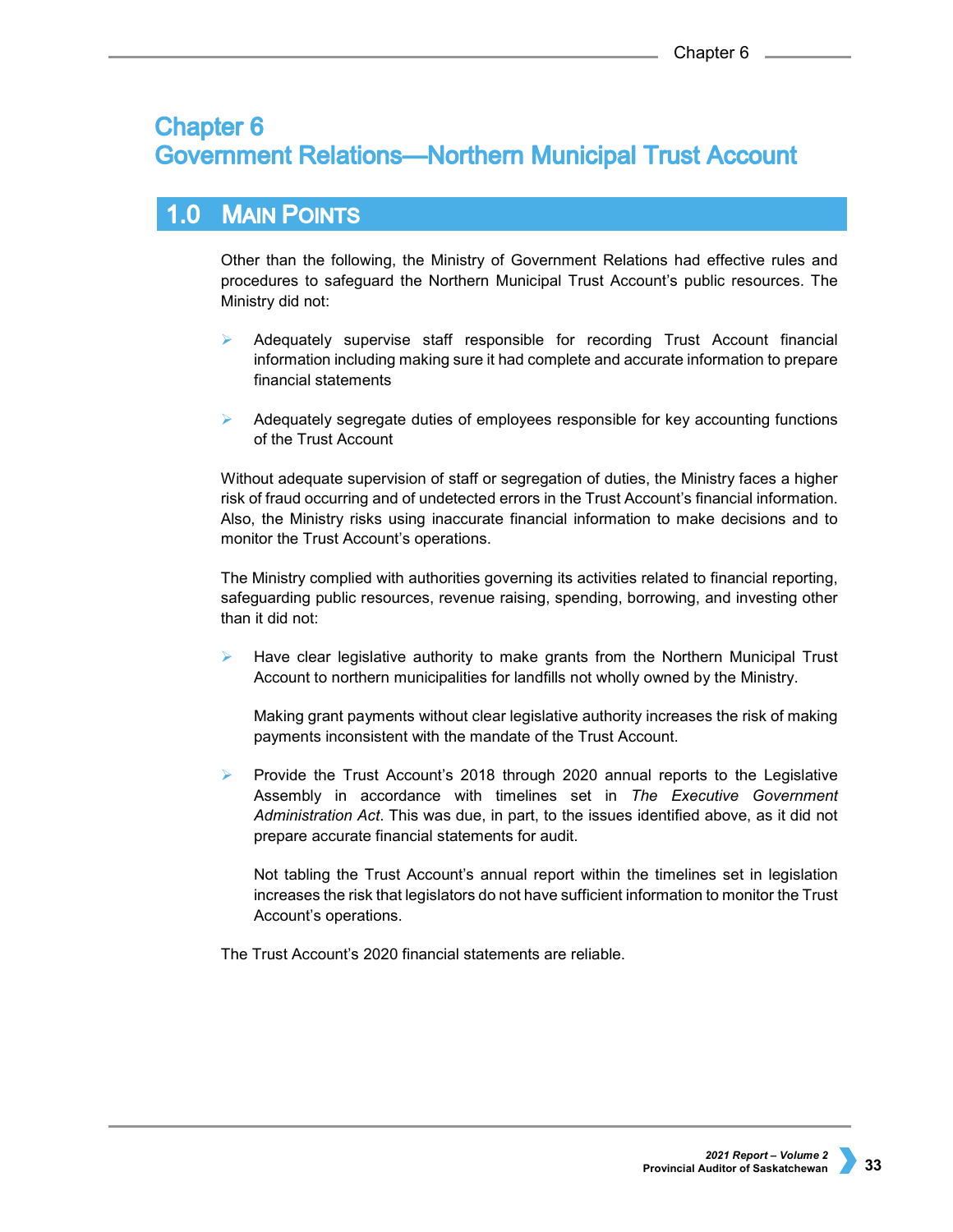#### **INTRODUCTION**  $2.0<sub>l</sub>$

The Ministry of Government Relations is responsible for administering the Northern Municipal Trust Account.<sup>[1](#page-1-0),[2](#page-1-1)</sup> The Trust Account provides for the administration of funds and property held for the following two main purposes:

- To administer and finance the municipal functions and operations (e.g., provide water) of the Northern Saskatchewan Administration District.<sup>[3](#page-1-2)</sup> The Ministry, through the Trust Account, administers all revenues relating to the Northern Saskatchewan Administration District and all moneys appropriated by the Legislature for the purposes of northern revenue sharing and other grant programs. The Trust Account also acts as a municipal operating fund for the unincorporated area in the district (i.e., northern settlements and resort subdivisions).
- $\triangleright$  To assist northern municipalities in providing quality services to their residents through operating and capital grants (e.g., for funding water and sewer systems to provide residents access to a safe, potable water supply, as well as municipal facilities and equipment).

The Ministry, through the Trust Account, levies and collects taxes for northern hamlets. It remits these taxes, upon receipt, to the respective entities.

At December 2020, the Ministry had five staff in La Ronge to administer the Trust Account. An additional eight Ministry staff, located primarily in La Ronge, provide assistance in addition to their regular municipal advisory, community planning, policy analysis, and management responsibilities.

#### $2.1$ **Financial Overview**

In 2020, as shown in **Figure 1**, the Trust Account had an annual surplus of \$3.0 million (2019: surplus of \$5.8 million). It managed capital assets (e.g., water treatment plants, sewer systems and buildings) of \$6.0 million (2019: \$5.3 million).

|                                                                            | <b>Actual</b><br>2019 |      | <b>Actual</b><br>2020 |      |
|----------------------------------------------------------------------------|-----------------------|------|-----------------------|------|
|                                                                            | (in millions)         |      |                       |      |
| Grants from the Ministry of Government Relations (General Revenue<br>Fund) | \$                    | 27.8 | \$                    | 26.3 |
| <b>Taxation Revenue</b>                                                    |                       | 5.1  |                       | 4.8  |
| Lease Fees Revenue                                                         |                       | 6.2  |                       | 5.4  |
| Revenue - Other Sources                                                    |                       | 2.5  |                       | 2.1  |
| <b>Total Revenue</b>                                                       |                       | 41.6 |                       | 38.6 |

## **Figure 1—Financial Overview Highlights**

 <sup>1</sup> *The Northern Municipalities Act, 2010,* established the Northern Municipal Trust Account and its purposes.

<span id="page-1-2"></span><span id="page-1-1"></span><span id="page-1-0"></span><sup>2</sup> *The Northern Municipalities Act, 2010,* makes a Cabinet-appointed Board responsible for giving the Minister of Government Relations advice on the allocations of northern operating and capital grants, and changes to laws concerning the Trust Account. <sup>3</sup> The Northern Saskatchewan Administration District is a geographical area defined under *The Northern Municipalities Regulations* s. 74 that includes 11 northern settlements and 14 resort subdivisions.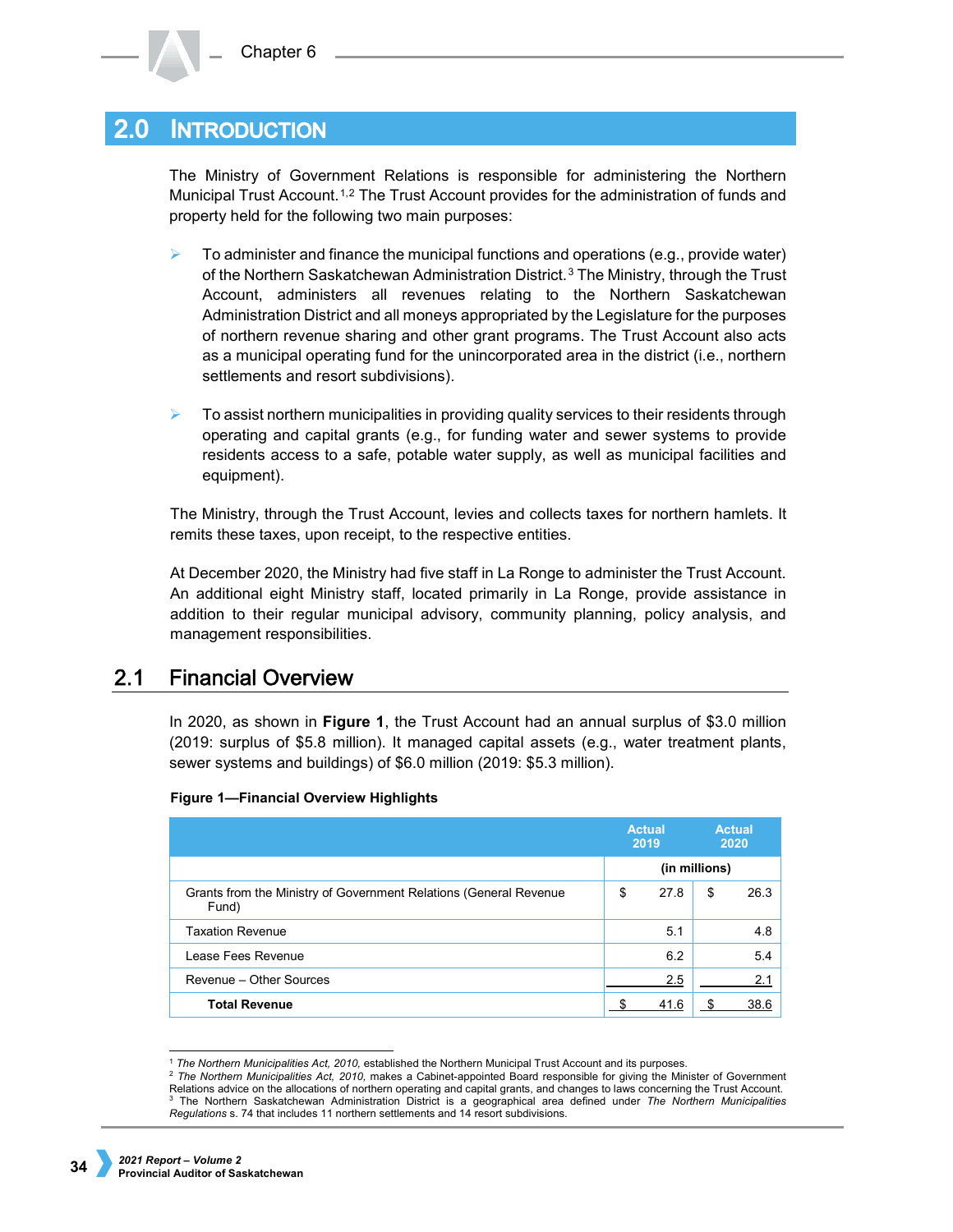|                                                                       | <b>Actual</b><br>2019 | <b>Actual</b><br>2020 |      |  |
|-----------------------------------------------------------------------|-----------------------|-----------------------|------|--|
|                                                                       | (in millions)         |                       |      |  |
| Grants (e.g., Northern Revenue Sharing, water and sewer)              | 29.0                  |                       | 28.1 |  |
| <b>Municipal Services</b>                                             | 5.8                   |                       | 5.5  |  |
| <b>Other Expenses</b>                                                 | 1.0                   |                       | 2.0  |  |
| <b>Total Expense</b>                                                  | 35.8<br>\$            | - \$                  | 35.6 |  |
| <b>Annual Surplus</b>                                                 | 5.8                   |                       | 3.0  |  |
| Total Financial Assets (e.g., Cash, Investments, Accounts Receivable) | 54.9<br>\$            | \$                    | 52.9 |  |
| Capital Assets (e.g., water and sewer, buildings, machinery)          | \$<br>5.3             | \$                    | 6.0  |  |
| <b>Total Liabilities</b>                                              | \$<br>11.0            | \$                    | 6.6  |  |

Source: Adapted from the Northern Municipal Trust Account audited consolidated financial statements for the year ended December 31, 2020.

#### $3.0$ **AUDIT CONCLUSIONS**

**In our opinion, for the year ended December 31, 2020, we found, in all material respects:**

- **The Ministry of Government Relations had effective rules and procedures to safeguard the Northern Municipal Trust Account's public resources except for the matters described in this chapter**
- **The Ministry of Government Relations complied with the following authorities governing the Northern Municipal Trust Account's activities related to financial reporting, safeguarding public resources, revenue raising, spending, borrowing, and investing except for the matters described in this chapter:**

*The Northern Municipalities Act, 2010 The Northern Municipalities Regulations The Financial Administration Act, 1993 The Executive Government Administration Act* Orders in Council pursuant to the above legislation

## **The Northern Municipal Trust Account had reliable financial statements**

We used standards for assurance engagements published in the *CPA Canada Handbook—Assurance* (including CSAE 3001 and 3531) to conduct our audit. We used the control framework included in COSO's *Internal Control—Integrated Framework* to make our judgments about the effectiveness of the Ministry's controls over the Trust Account. The control framework defines control as comprising elements of an organization that, taken together, support people in the achievement of an organization's objectives.

The audit focused on key revenue sources (e.g., taxation, utility, leases, and fuel sales). It included assessing the Ministry's monitoring of the Trust Account's lease and land sales revenues, and the accuracy of the Trust Account's tax calculations and fuel sales.<sup>[4](#page-2-0)</sup> In addition, the audit assessed the reasonability of management's estimates of lease receivables, accrued landfill-decommissioning costs, and liability for contaminated sites. It

<span id="page-2-0"></span> <sup>4</sup> The Ministry of Environment collects lease and land sales revenue on the Trust Account's behalf.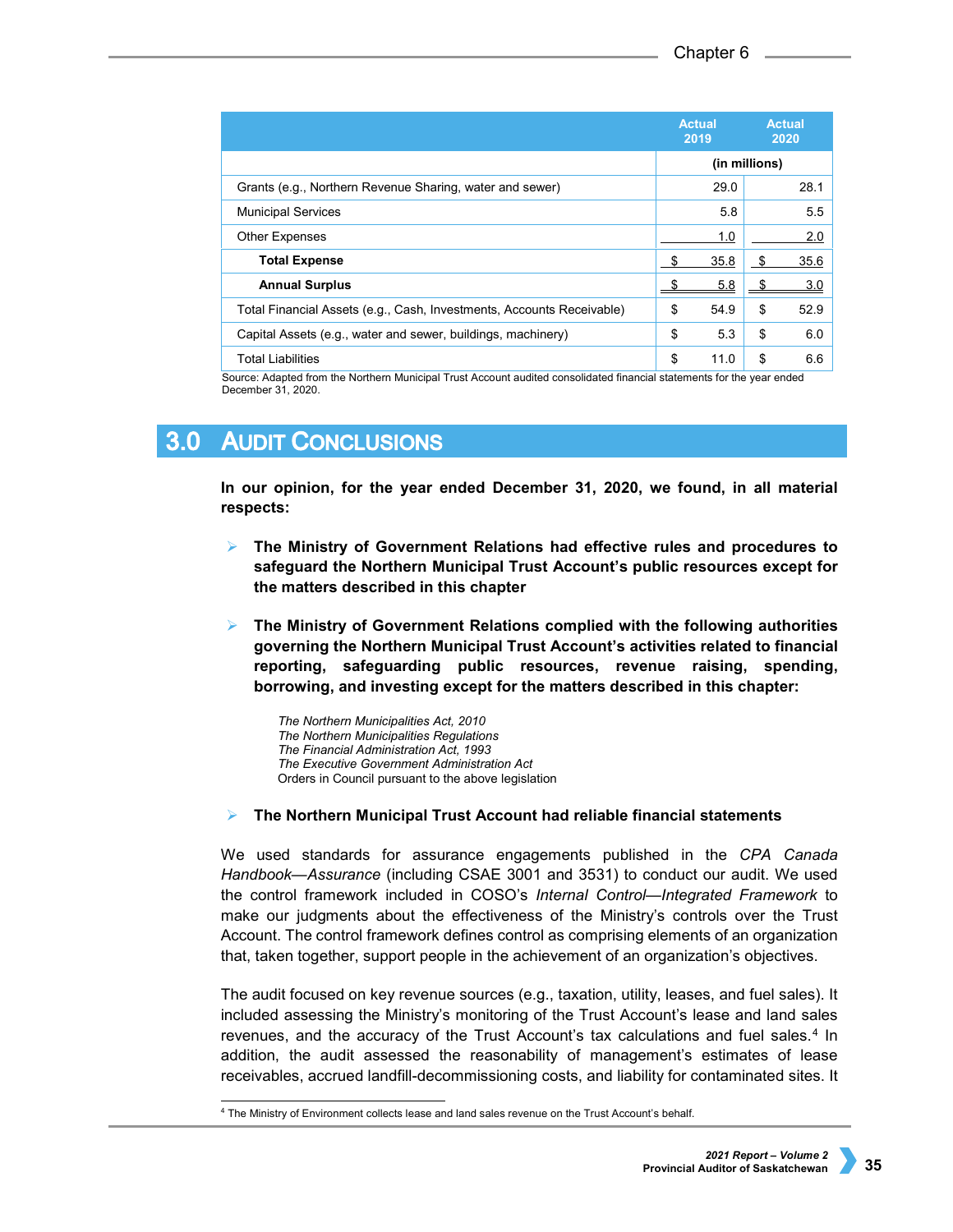also assessed whether the Ministry properly recorded the Trust Account's fuel inventory on hand at year-end and its share of the Lac La Ronge Regional Waste Management Corporation.

#### **KEY FINDINGS AND RECOMMENDATIONS**  $4.0$

#### 4.1 **Closer Supervision of Financial Staff Needed**

*We recommended the Ministry of Government Relations require management to carry out a detailed review of quarterly and year-end financial information (e.g., financial reports, journal entries, reconciliations) prepared by the staff responsible for recording Northern Municipal Trust Account financial information.* (*2015 Report – Volume 1*, p. 18, Recommendation 2; Public Accounts agreement September 15, 2016)

**Status**—Partially Implemented

The Ministry of Government Relations made some improvements to its financial processes during 2020, but did not review the Trust Account's financial information in sufficient detail. The 2020 audit identified a few significant errors in the Trust Account's accounting records and in the 2020 draft financial statements presented for audit.

The Ministry maintains sufficiently robust policies and related procedures to guide staff responsible for administering the Trust Account's day-to-day financial activities, and for preparing financial reports (including year-end financial statements). In addition, the Ministry made staff with suitable accounting expertise in its Corporate Services Division available to support staff responsible for preparing the Trust Account's financial statements. Corporate Services Division staff also review the annual draft financial statements and supporting documents prior to the Ministry presenting them for audit. Providing support and performing detailed review of the financial statements is necessary because Ministry staff responsible for preparing the financial statements do not have robust accounting knowledge.

We found staff responsible for the Trust Account's day-to-day administration sought the timely assistance of the Ministry's Corporate Services Division to help determine the appropriate accounting for more complex items (e.g., recording new revenues).

However, we found staff did not sufficiently assess the reasonableness of year-end information the Ministry of Environment provided about lease fees revenue and contractual rights. The Ministry of Government Relations uses this information to record the Trust Account's lease fee revenues and prepare disclosures about contractual rights in its financial statements. We found the draft financial statements presented for audit did not include lease fees revenue of \$4.6 million, and incorrectly included \$33 million in contractual rights for lease contracts.

Furthermore, staff did not sufficiently review the draft financial statements and supporting information. In addition to the error in contractual rights for lease contracts, we found the draft financial statements did not include \$4.1 million in contractual rights from other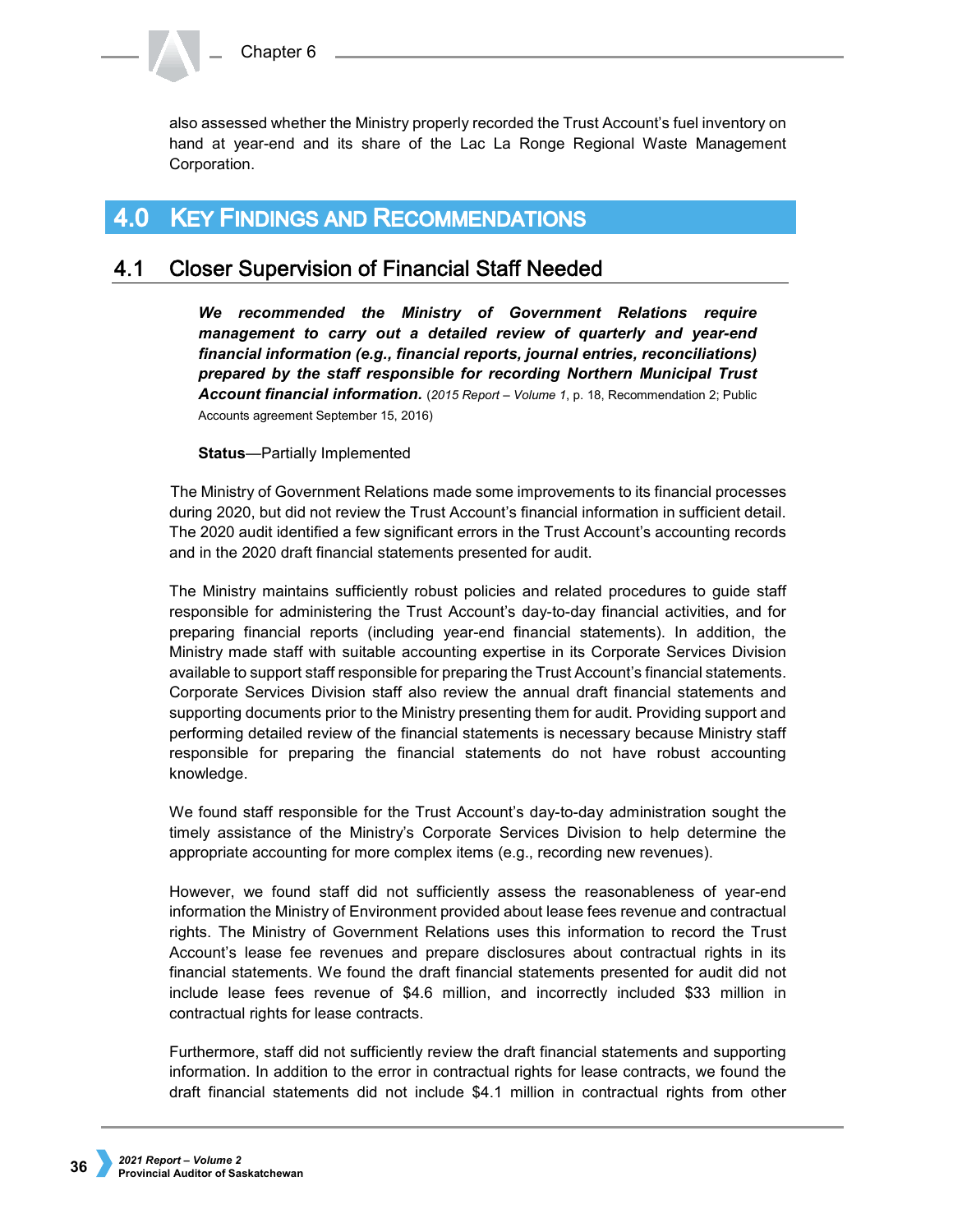agreements. We also found the draft financial statements incorrectly disclosed amounts for various transactions (understated revenue by \$1.1 million and accounts receivable by \$4.6 million) with related parties.

The Ministry corrected the errors we identified in the draft financial statements before it finalized them. In June 2021, the Ministry hired a Director of Finance and Accounting to provide additional accounting expertise to the Trust Account.

Carrying out detailed review of the Trust Account's financial information helps reduce the risk of errors in accounting records and in financial statements presented for audit. Also, significant errors in the financial statements increases the risk of delays in the completion of the annual audit.

#### $4.2$ Unclear Authority for Landfill Expansion Grant Payments

*We recommended the Ministry of Government Relations clarify the legislated authority to make grants from the Northern Municipal Trust Account to northern municipalities for landfills not wholly owned by the Ministry.* (*2020 Report – Volume 2*, p. 41, Recommendation 1; Public Accounts Committee has not yet considered this recommendation as of October 29, 2021)

### **Status**—Not Implemented

The Ministry of Government Relations made grant payments from the Trust Account for a landfill expansion without clear legislative authority to do so.

In January 2019, the Minister of Government Relations approved a program to fund (through the Trust Account) up to \$4.9 million of the construction costs related to expanding the Lac La Ronge regional landfill.<sup>[5](#page-4-0)</sup> It refers to this program as the Regional Solid Waste Management program.

The regional landfill currently provides waste management services to three northern municipalities, including the Northern Saskatchewan Administration District, and the Lac La Ronge Indian Band. The Ministry expects to benefit from the planned landfill expansion as it owns part of the regional landfill.

During 2020–21, the Ministry paid \$1.1 million (2019: \$2.3 million) from the Trust Account for this program. Of the amount paid, \$1.0 million (2019: \$1.8 million) is a grant (government transfer) because the amount benefits municipalities that are not part of the Northern Saskatchewan Administration District.

As of September 2021, neither *The Northern Municipalities Act, 2010,* nor *The Northern Municipalities Regulations* provide authority for the Trust Account to make grants for landfills. In October 2020, the Ministry consulted with legal counsel who indicated this legislation was likely not sufficient authority to make these landfill grant payments. Management indicated they are working on preparing updated regulations to provide clear authority to make landfill grants.

<span id="page-4-0"></span> <sup>5</sup> The total estimated capital cost of the regional landfill expansion is \$12.4 million. The Federal Government agreed to fund up to \$7.1 million (for the Lac La Ronge Indian Band), the Provincial Government agreed to fund up to \$4.9 million, and other participating northern municipalities agreed to fund the remaining \$0.4 million.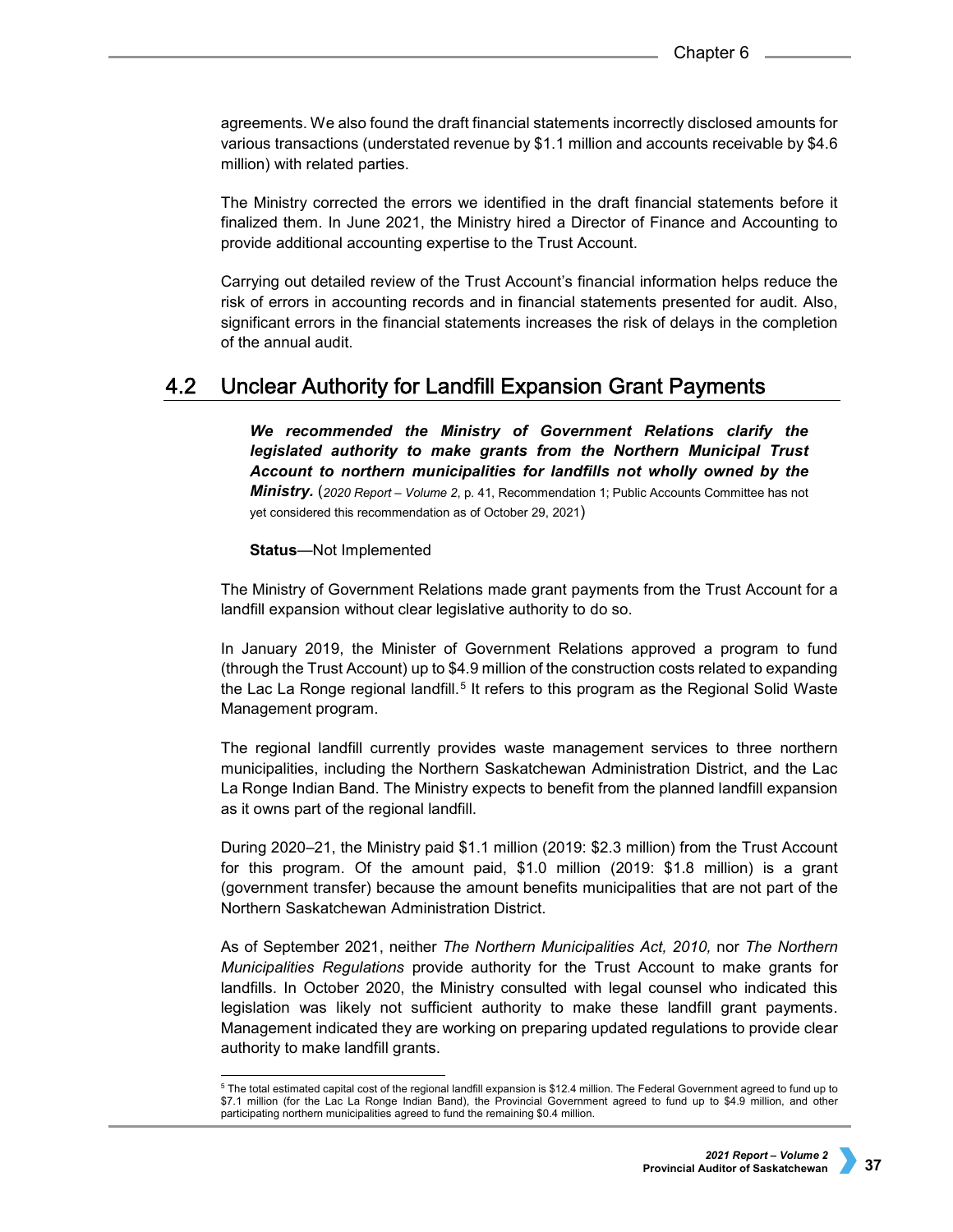Making grant payments without clear legislative authority increases the risk of making payments inconsistent with the mandate of the Trust Account.

#### $4.3$ Segregation of Incompatible Duties Needed

*We recommended the Ministry of Government Relations adequately segregate duties of employees responsible for key accounting functions of the Northern Municipal Trust Account.* (*2018 Report – Volume 2*, p. 68, Recommendation 1; Public Accounts Committee agreement February 26, 2020)

### **Status**—Partially Implemented

During 2020, the Ministry did not properly segregate incompatible duties of staff responsible for receiving money, preparing bank deposits, making payments, and recording financial transactions in the Trust Account's accounting system. It did improve user access within its accounting IT system to better separate responsibilities of users given access to that system.

The Ministry designated incompatible duties to different staff. During the audit, we found seven instances (2019: 10 instances) where only one person opened the mail and one instance (2019: no instances) where there was no evidence of who opened the mail, recorded the cash or prepared the bank deposit.<sup>[6](#page-5-0)</sup> We also found two instances (2019: no instances), where there was no evidence of who opened the mail or recorded the cash in the accounting records. In addition, we found one management staff involved with opening mail could also prepare the deposit and record amounts in the financial records. Having only one staff member open mail increases the risk that cash or cheques could be lost as the result of fraud or error. This risk increases when the staff member opening the mail is also responsible for significant accounting functions (e.g., preparing the deposit and recording amounts in the financial records).

We also found, for the 65 payments we tested, one managerial employee completed most of the payment processes. This employee checked calculations for payments, approved these payments and also signed the cheques authorizing payments. As a result, the employee could have made inappropriate payments without detection. We reviewed the support for these payments and all appeared to be for appropriate purposes.

Management indicated segregation issues continued in 2020 because of a small number of financial staff in the office due to the COVID-19 pandemic.

In September 2020, the Ministry installed a new security module for the Trust Account's accounting IT system allowing the Ministry to better separate responsibilities of users given access to the system. We found the Ministry properly restricted what users can do within the Trust Account's IT accounting system.

Not properly segregating responsibilities assigned to staff responsible for key accounting functions increases the risk of undetected fraud and error, including inappropriate

<span id="page-5-0"></span> $6$  Having two people open the mail is a critical step in segregating duties, as the Trust Account receives cash and cheques in the mail. When two people open the mail it lowers the risk of staff fraudulently taking the cash or cheques.